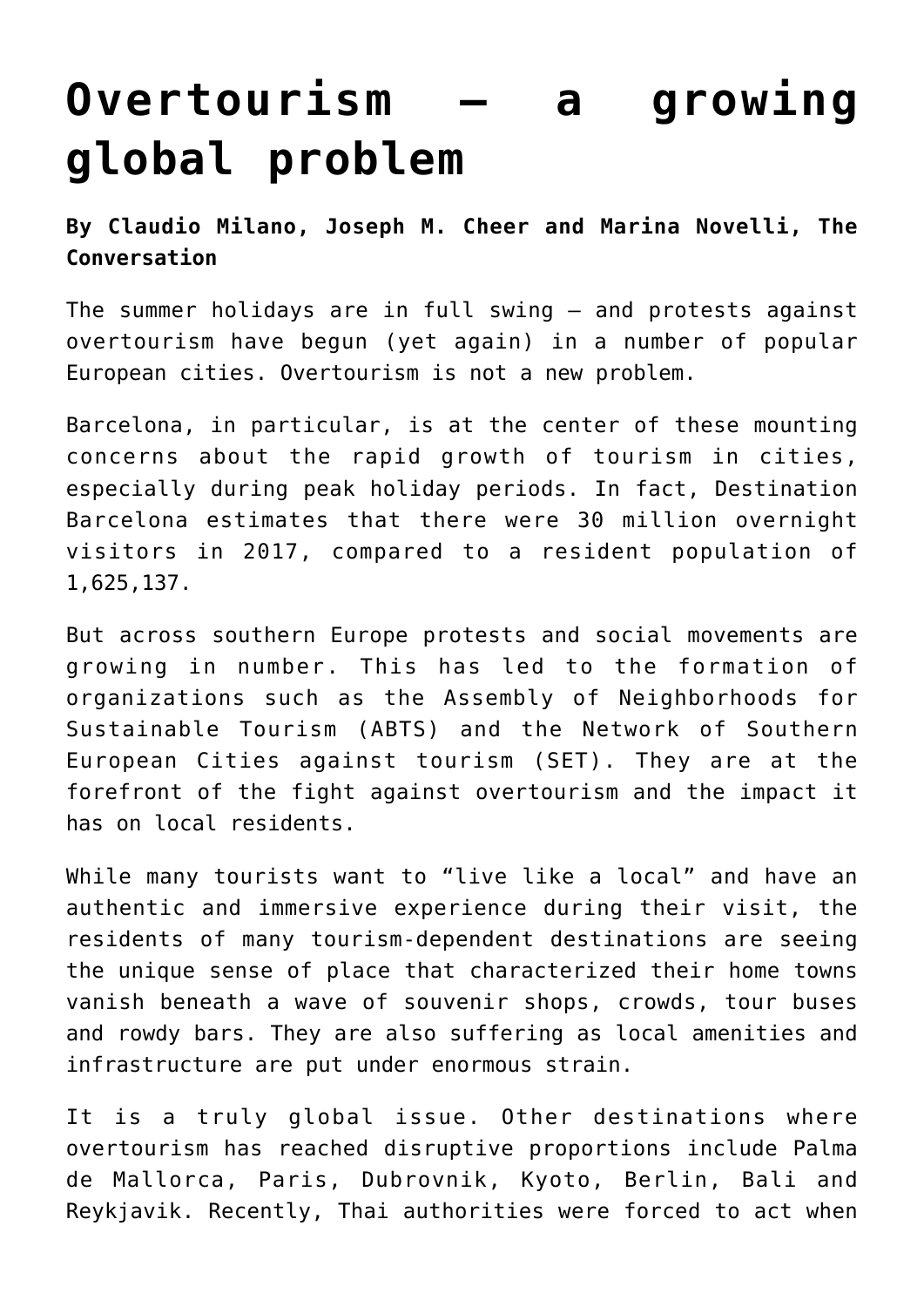the number of tourists visiting Maya Bay, the beach made famous by Danny Boyle's film "The Beach," led to shocking environmental damage.

## **What does overtourism look like?**

We define overtourism "as the excessive growth of visitors leading to overcrowding in areas where residents suffer the consequences of temporary and seasonal tourism peaks, which have enforced permanent changes to their lifestyles, access to amenities and general well-being." The claim is that overtourism is harming the landscape, damaging beaches, putting infrastructure under enormous strain, and pricing residents out of the property market. It is a hugely complex issue that is often oversimplified.

It can have an impact in multiple ways. The international cruise industry, for example, delivers thousands of passengers daily to destination ports. While comparatively little is returned to communities, cruise activity creates physical and visual pollution.

City residents also bear the cost of tourism growth. As cities transform to cater for tourists, the global travel supply chain prospers. This coincides with increasing property speculation and rising costs of living for local communities. AirBnB, for example, has been accused of reducing housing affordability and displacing residents.

Amsterdam wants to take direct action to prevent this by banning short-term rentals and directing cruise passengers away from the city center. AirBnB is also making efforts to address the problems they are accused of creating.

Things are made worse by the fact that key destinations are mostly unprepared to deal with overtourism. According to the Italian sociologist Marco d'Eramo, in 1950 just 15 destinations were visited by 98 percent of international tourists, while in 2007 this had decreased to 57 percent. This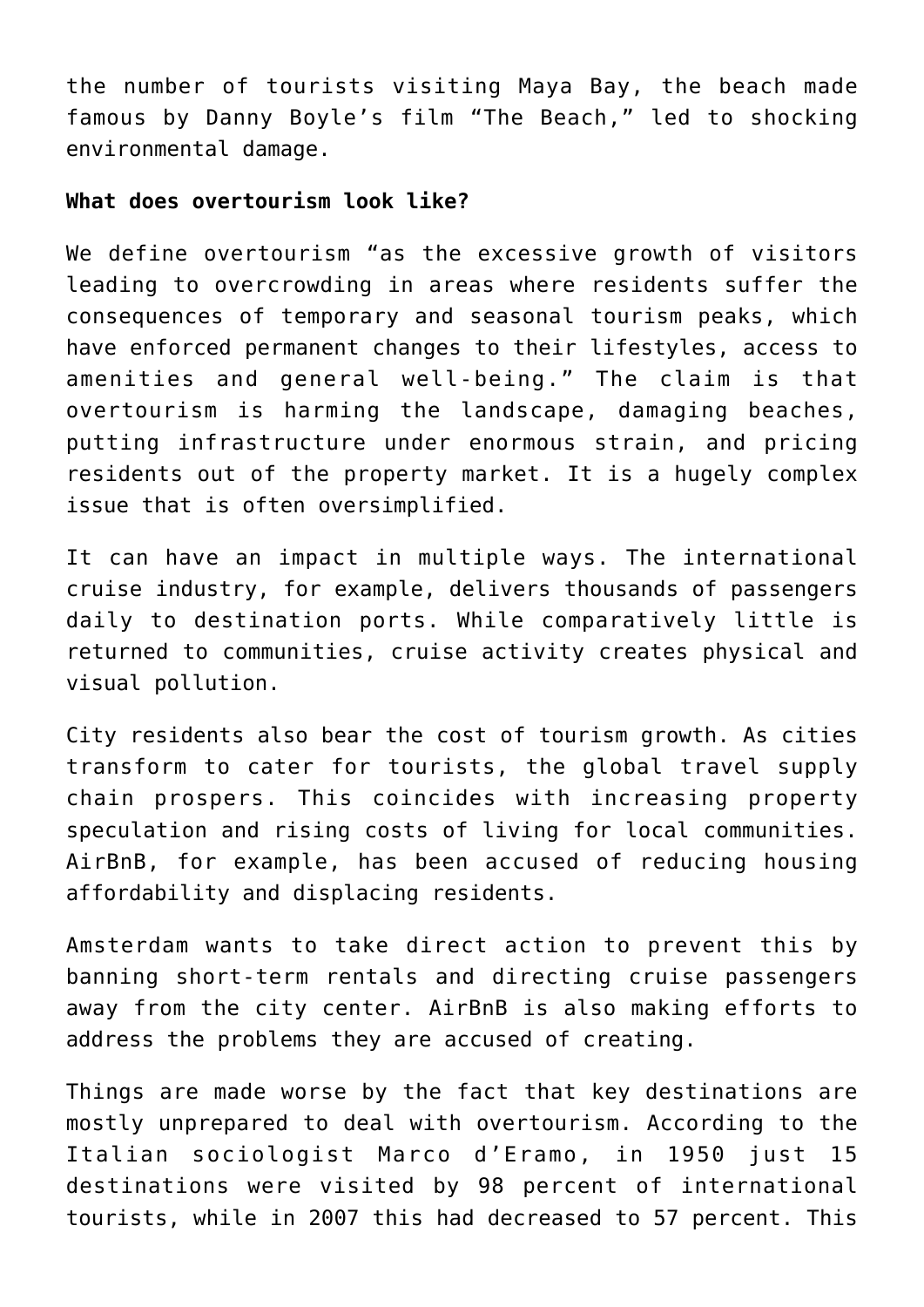indicates the rapid expansion of global tourism beyond established destinations.

Overcrowding and the establishment of typical tourism-focused businesses, such as clubs, bars and souvenir shops, overwhelm local businesses – and rowdy and unmanageable tourist behavior is common. This diminishes the unique ambience of destinations and leads to crowd and waste management pressures.

Clearly, tourism brings jobs, investment and economic benefits to destinations. But overtourism occurs when tourism expansion fails to acknowledge that there are limits. Local government and planning authorities have so far been powerless to deal with the overwhelming influence of the global tourism supply chain. This has led to widespread "tourist-phobia" – first described by Manuel Delgado more than a decade ago as a mixture of repudiation, mistrust and contempt for tourists.

## **Dealing with overtourism**

Dealing with overtourism must now be a priority. But despite the mounting howls of protest, tourism promotion endures – and unsustainable hordes of tourists continue to descend on cities, beaches and other natural wonders.

Managing the flow of tourists seems an improbable and unwelcome task. But some cities have taken drastic measures to limit the effects of overtourism, including the introduction of new or revised taxation arrangements, fines linked to new local laws, and "demarketing", whereby destinations focus on attracting fewer, high-spending and low impact tourists, rather than large groups.

But it's a fine line to tread. If tourist arrivals to a destination decline suddenly and dramatically it would likely have considerable economic repercussions for those who rely on them.

Overtourism is a shared responsibility. City administrators